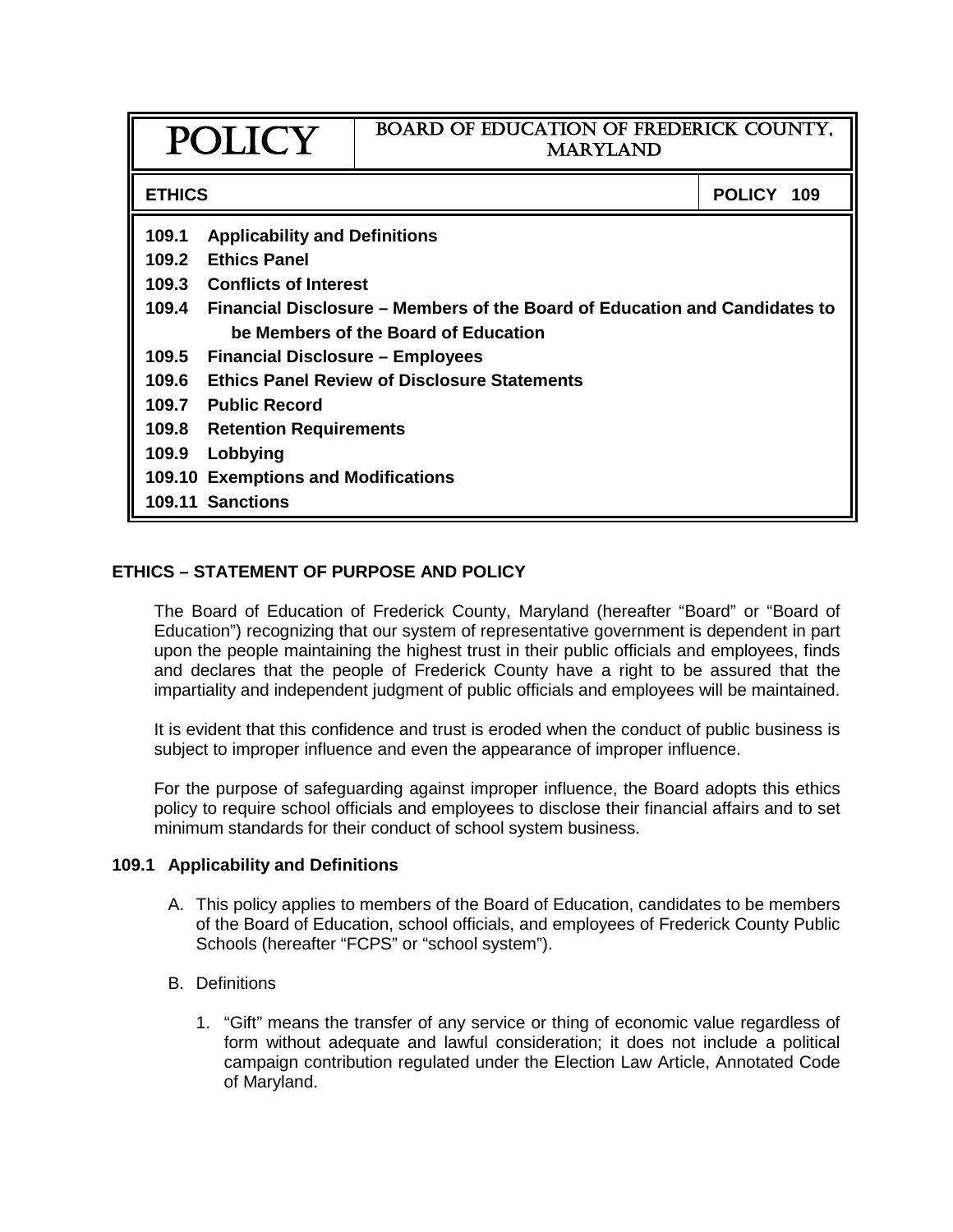2. "Official" includes a member of the Board of Education (with the exception of the student member), an employee of the school system, and the Superintendent.

# **109.2 Ethics Panel**

A. Administration

There shall be an Ethics Panel (hereafter "Panel") consisting of seven members. The president of the Board, assisted by the vice president or other Board member as designated, shall appoint Panel members with the concurrence of the majority of the Board. One alternate member shall be appointed by the Board to serve in the event that a voting member of the Panel cannot fulfill a three-year term.

- 1. Each member shall serve for a term of three years.
- 2. Each member shall be limited to serve two consecutive terms.
- 3. Upon the expiration of a Panel member's term, the Board will provide notification, when appropriate, through the local media, the FCPS television channel, or the FCPS Web site to solicit application for the membership vacancy.
- 4. Panel members serving in expiring terms who are eligible for reappointment will be considered for appointment, if they so indicate.
- 5. The Panel may be assisted in carrying out its responsibilities by the Board's attorney. In cases where the Board concludes that assistance by the Board's attorney may create a conflict of interest or the appearance of a conflict of interest and in cases where the Board's attorney disqualifies himself or herself because of a possible conflict of interest, the Panel may request permission from the Board to retain a different attorney to provide legal advice to the Panel (with the Board assuming responsibility for the costs).
- 6. The chief of staff and legal counsel shall serve as staff assistant to the Panel.
- B. Voting

Four members of the Panel shall constitute a quorum. Motions may be adopted with the concurrence of an absolute majority (four votes) of the Panel.

C. Responsibilities

The Panel shall have the following responsibilities:

- 1. Elect a chairperson annually from its members.
- 2. Devise, receive, and maintain all forms generated by these regulations.
- 3. Provide advisory opinions to persons subject to the regulations as to the applicability of these provisions to them within 60 days of the written request. The form is identified as *Exhibit 1* and available to the public at the FCPS Web site.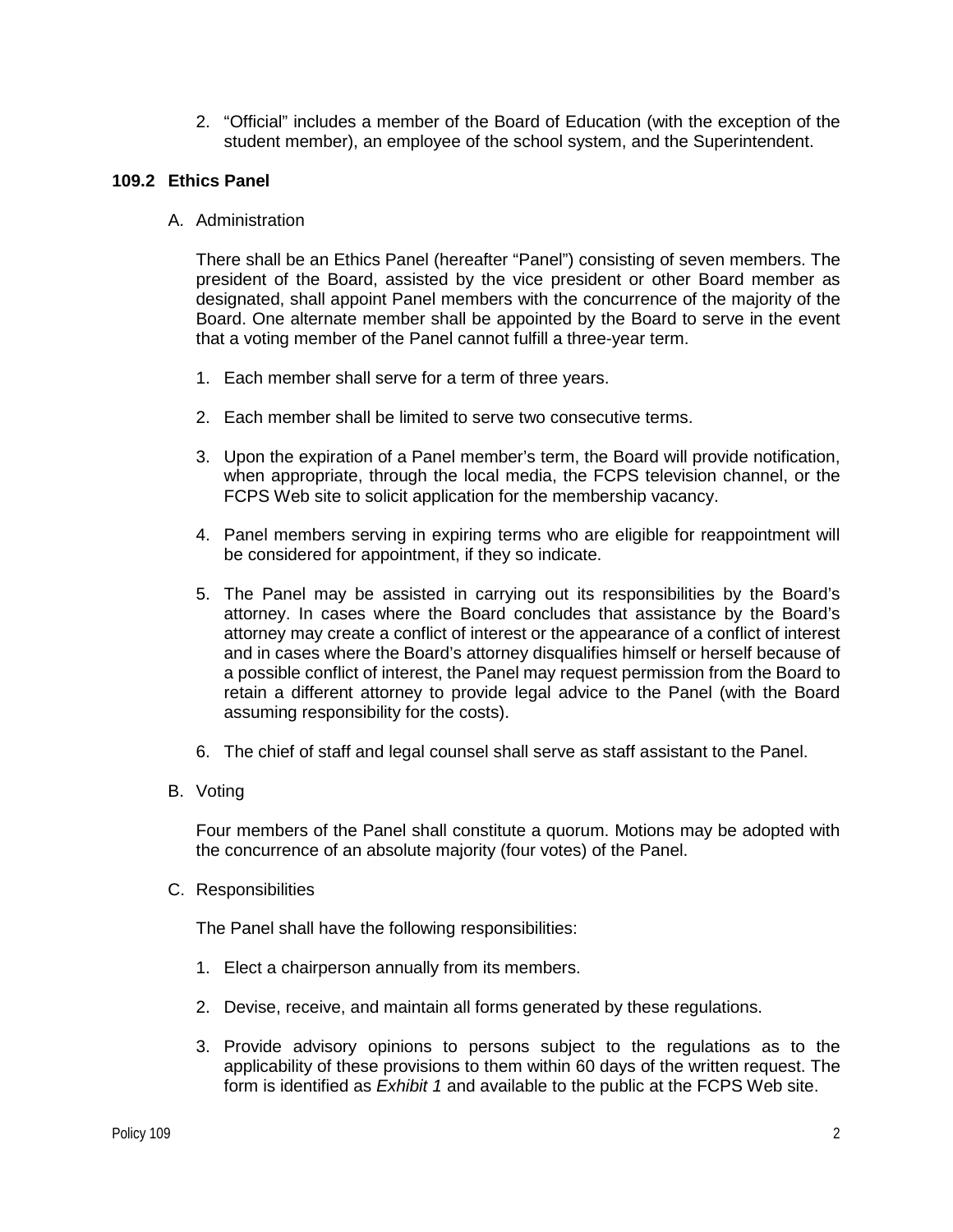NOTE: Advisory opinions may be made available in response to request for public records, provided identities of subjects are deleted.

- 4. Provide information to the general public regarding the purposes and application of these regulations.
- 5. Hear, process, and make findings regarding a complaint filed, in writing and under oath, by any person alleging a violation of these regulations by the Superintendent, a Board member, or a lobbyist; and to report its findings and recommendations for action to the Board, which, if it concurs with the Panel, shall take enforcement action in accordance with this policy. A complaint and/or alleged violation against any other official or employee of the school system shall be processed, heard and determined by the Superintendent with due process rights afforded under the Education Article of the Annotated Code of Maryland. The Panel (and, when applicable, the Superintendent) may dismiss a complaint if, after receiving an investigative report, it is deemed there are insufficient facts upon which to base a determination of a violation. Complaint and investigation procedures are outlined on a complaint form and identified as *Exhibit 2* and available to the public at the FCPS Web site.
- 6. The Panel shall certify to the State Ethics Commission on or before October 1 of each year that the Board is in compliance with the requirements of the General Provisions Article, Title 5, Subtitle 8, Annotated Code of Maryland.
- 7. The Panel shall determine if changes to this policy are required to be in compliance with the requirements of the General Provisions Article, Title 5, Subtitle 8, Annotated Code of Maryland, and shall forward any recommended changes and amendments to the Board for action.

# **109.3 Conflicts of Interest**

- A. In this section, "qualified relative" means a spouse, parent, child, or sibling.
- B. Participation

Except as permitted by Board of Education policy or regulation, or in the exercise of an administrative or ministerial duty that does not affect the disposition or decision in the matter, an official may not participate in:

- 1. Any matter in which, to the knowledge of the official, the official or a qualified relative of the official has an interest; or
- 2. Any matter in which any of the following is a party:
	- a. A business entity in which the official has a direct financial interest of which the official may reasonably be expected to know;
	- b. A business entity for which the official or a qualified relative of the official is an officer, director, trustee, partner, or employee;
	- c. A business entity with which the official or, to the knowledge of the official, a qualified relative of the official is negotiating or has any arrangement concerning prospective employment;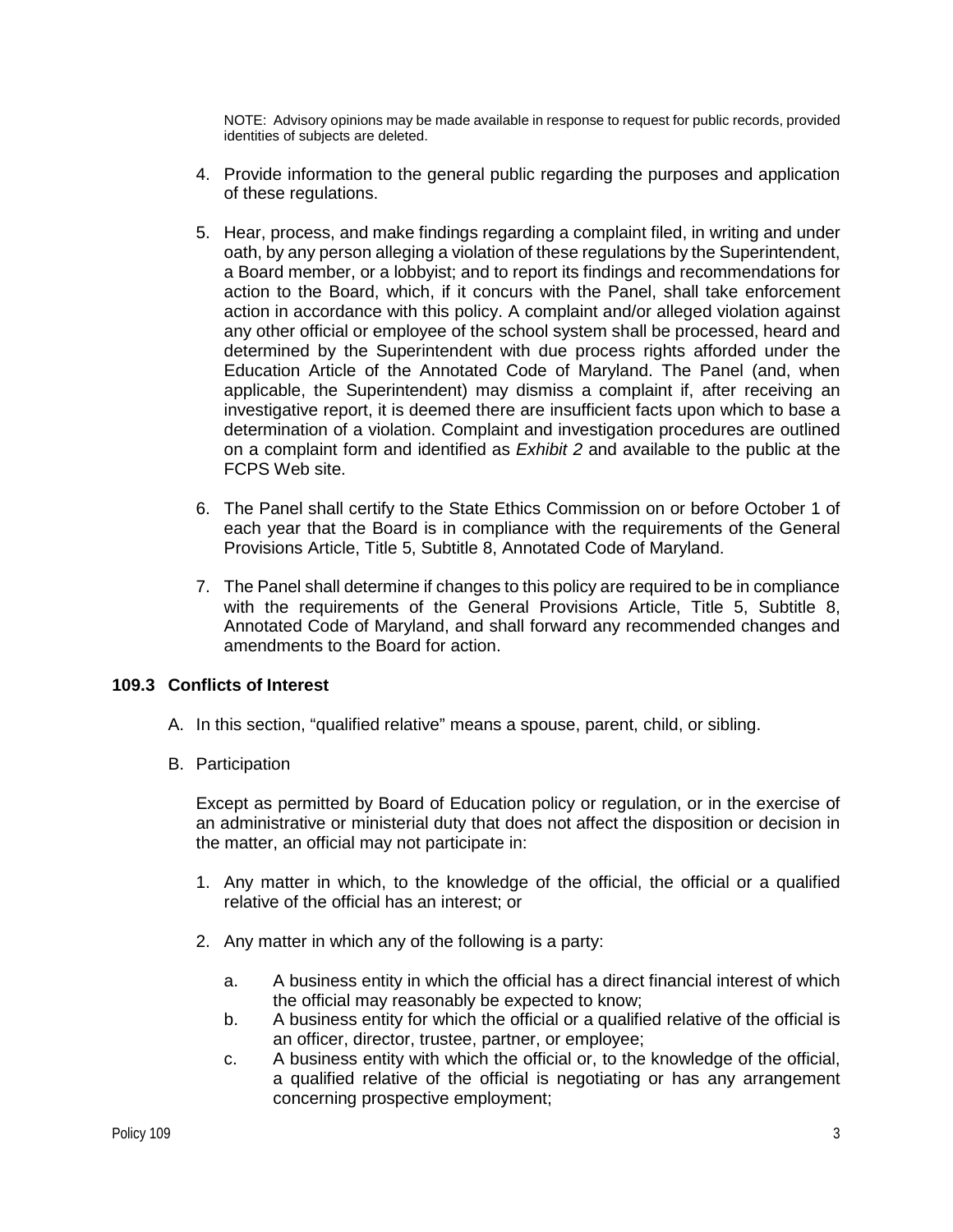- d. A business entity that is a party to an existing contract with the school official or which, to the knowledge of the official, a qualified relative of the official, if the contract reasonably could be expected to result in a conflict between the private interests of the official and the school system or the Board of Education duties of the official;
- e. An entity, doing business with the Board of Education or school system, in which a direct financial interest is owned by another entity in which the official has a direct financial interest, if the official may be reasonably expected to know of both direct financial interests; or
- f. A business entity that: (1) the official knows is a creditor or obligee of the official or a qualified relative of the official with respect to a thing of economic value; and (2) as a creditor or obligee, is in a position to directly and substantially affect the interest of the official or qualified relative of the official.

An official who is disqualified from participating under paragraph B.1 or B.2 of this section shall disclose the nature and circumstances of the conflict and may participate or act if:

- The disqualification leaves a body with less than a quorum capable of acting;
- The disqualified official is required by law to act; or
- The disqualified official is the only person authorized to act.
- C. Employment and Financial Interests

Except as permitted by regulation of the Board of Education when the interest is disclosed or when the employment does not create a conflict of interest or appearance of conflict, an official may not:

- 1. Be employed by or have a financial interest in an entity that is:
	- a. Subject to the authority of the school system or Board of Education; or
	- b. Negotiating or has entered a contract with the school system or Board of Education; or
- 2. Hold any other employment relationship that would impair the impartiality or independence of judgment of the official.

This prohibition does not apply to:

- 1. An official whose duties are ministerial, if the private employment or financial interest does not create a conflict of interest or the appearance of a conflict of interest, as permitted in accordance with regulations adopted by the Board of Education; or
- 2. Subject to other provisions of policy, regulation and law, a member of the Board of Education in regard to a financial interest or employment held at the time of the oath of office, if the financial interest or employment was disclosed on the financial disclosure statement filed with the certificate of candidacy to be a candidate to be a member of the Board.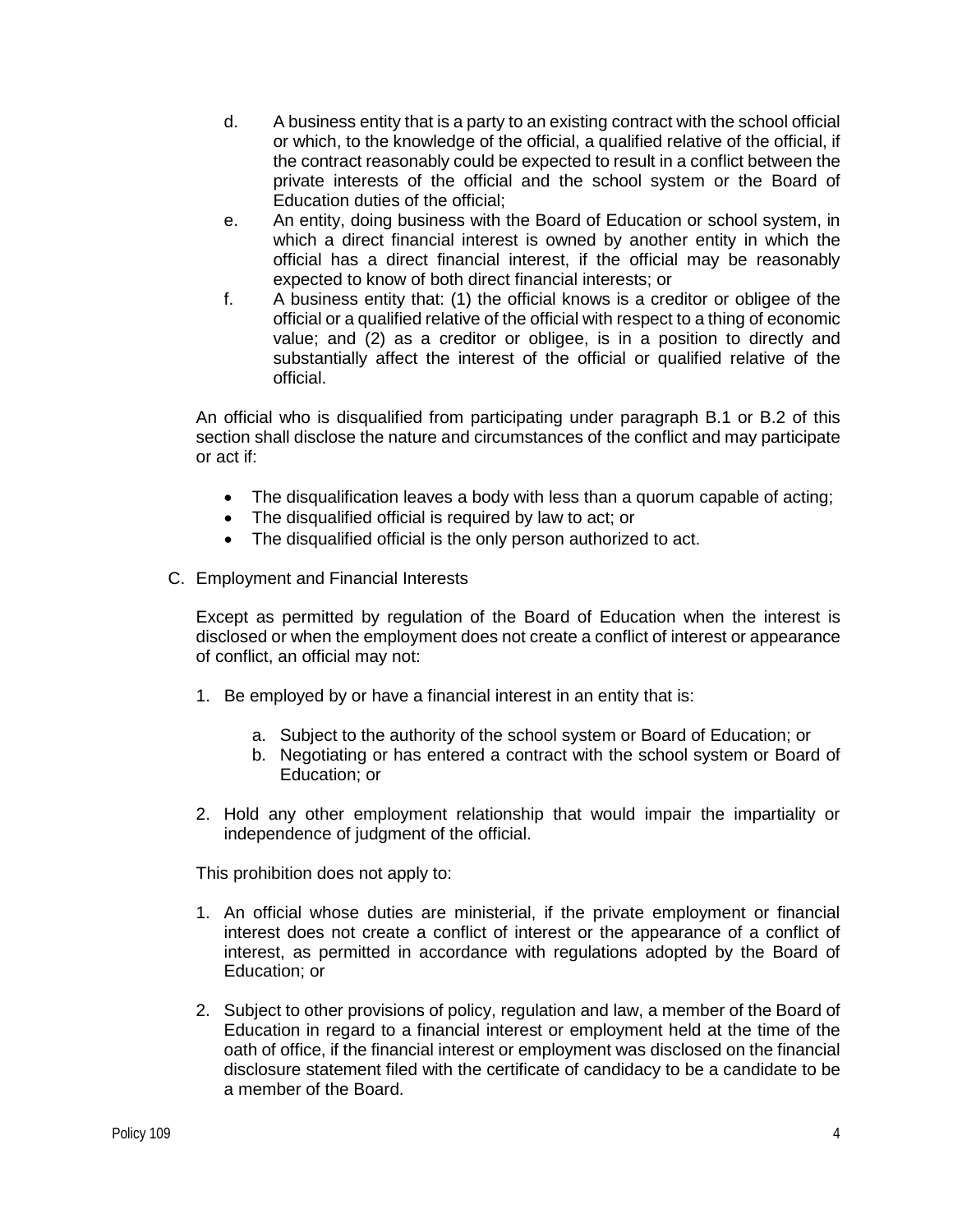- D. Post-Employment
	- 1. A former official may not assist or represent any party other than the Board of Education or school system for compensation in a case, contract, or other specific matter involving the Board of Education or the school system if that matter is one in which the former official significantly participated as an official.
	- 2. Members of the Board of Education may not be employed by FCPS for at least one year following the member's departure from the Board by resignation or the end of the member's term of office.
- E. Contingent Compensation

Except in a judicial or quasi-judicial proceeding, an official may not assist or represent a party for contingent compensation in any matter before or involving the Board of Education or the school system.

- F. Prestige of Office
	- 1. An official may not intentionally use the prestige of office or public position for the private gain of that official or the private gain of another.
	- 2. This section does not prohibit the performance of usual and customary constituent services by a member of the Board of Education without additional compensation.
- G. Gifts
	- 1. An official may not solicit any gift.
	- 2. An official may not directly solicit or facilitate the solicitation of a gift, on behalf of another person, from an individual lobbyist.
	- 3. An official may not knowingly accept a gift, directly or indirectly, from a person that the official knows or has reason to know:
		- a. Is doing business with or seeking to do business with the school system or Board unit with which the official is affiliated;
		- b. Is subject to the authority of the school system or Board of Education;
		- c. Is a regulated lobbyist with respect to matters within the jurisdiction of the official; or
		- d. Has financial interests that may be substantially and materially affected, in a manner distinguishable from the public generally, by the performance or nonperformance of the school system duties of the official.
	- 4. Notwithstanding paragraph G.3 of this section, an official may accept:
		- a. Meals and beverages consumed in the presence of the donor or sponsoring entity;
		- b. Ceremonial gifts or awards that have insignificant monetary value;
		- c. Unsolicited gifts of nominal value that do not exceed \$20 in cost or trivial items of informational value;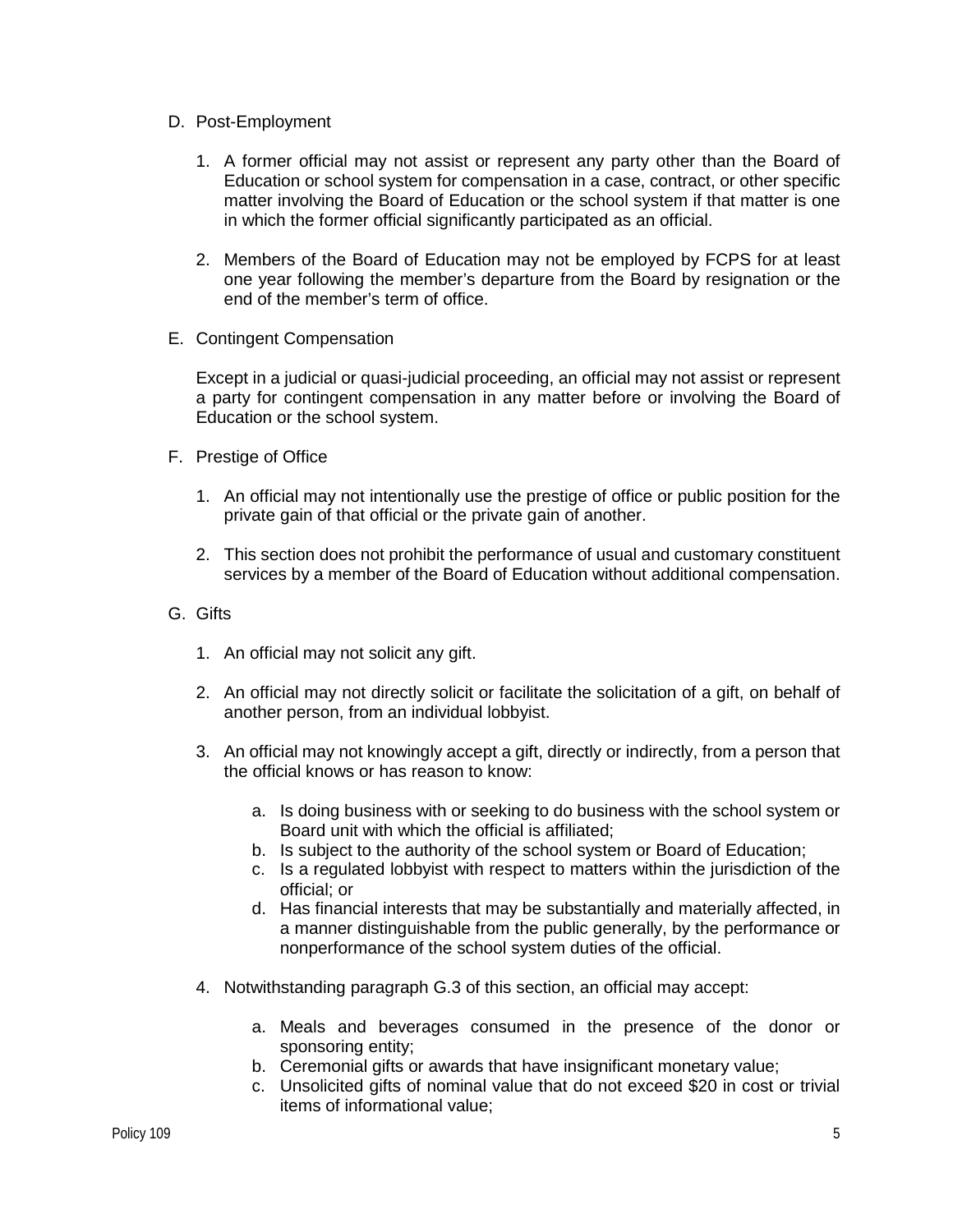- d. Reasonable expenses for food, travel, lodging, and scheduled entertainment of the official at a meeting which is given in return for the participation of the official in a panel or speaking engagement at the meeting;
- e. Gifts of tickets or free admission extended to members of the Board of Education to attend a charitable, cultural, or political event, if the purpose of the gift or admission is a courtesy or ceremony extended to the Board of Education;
- f. A specific gift or class of gifts which the Panel exempts from the operation of this subsection upon a finding, in writing, that acceptance of the gift or class of gifts would not be detrimental to the impartial conduct of the business of the school system or Board of Education and that the gift is purely personal and private in nature;
- g. Gifts from a person related by blood or marriage, or any other individual who is a member of the household of the official; or
- h. An honorarium for speaking to or participating in a meeting, provided that the offering of the honorarium is in no way related to the school system or Board position of the official.
- 5. The exceptions contained in paragraph G.4 above do not apply to a gift:
	- a. That would tend to impair the impartiality and independence of judgment of the official receiving the gift;
	- b. Of significant value that would give the appearance of impairing the impartiality and independent judgment of the official; or
	- c. Of significant value that the recipient official believes or has reason to believe is designed to impair the impartiality and independent judgment of the official.
- H. Disclosure of Confidential Information

Other than in the discharge of his/her official duties, an official may not disclose or use confidential information that the official acquired by reason of the official's public position and that is not available to the public for the economic benefit of the official or the economic benefit of another person.

- I. Procurement
	- 1. An individual or person that employs an individual who assists a school system or Board of Education in the drafting of specifications, an invitation for bids, or a request for proposals for a procurement, may not submit a bid or proposal for that procurement, or assist or represent another person, directly or indirectly, who is submitting a bid or proposal for the procurement.
	- 2. The Panel may establish exemptions from the requirements of this section for providing descriptive literature, sole source procurements, and written comments solicited by the procuring unit of the school system.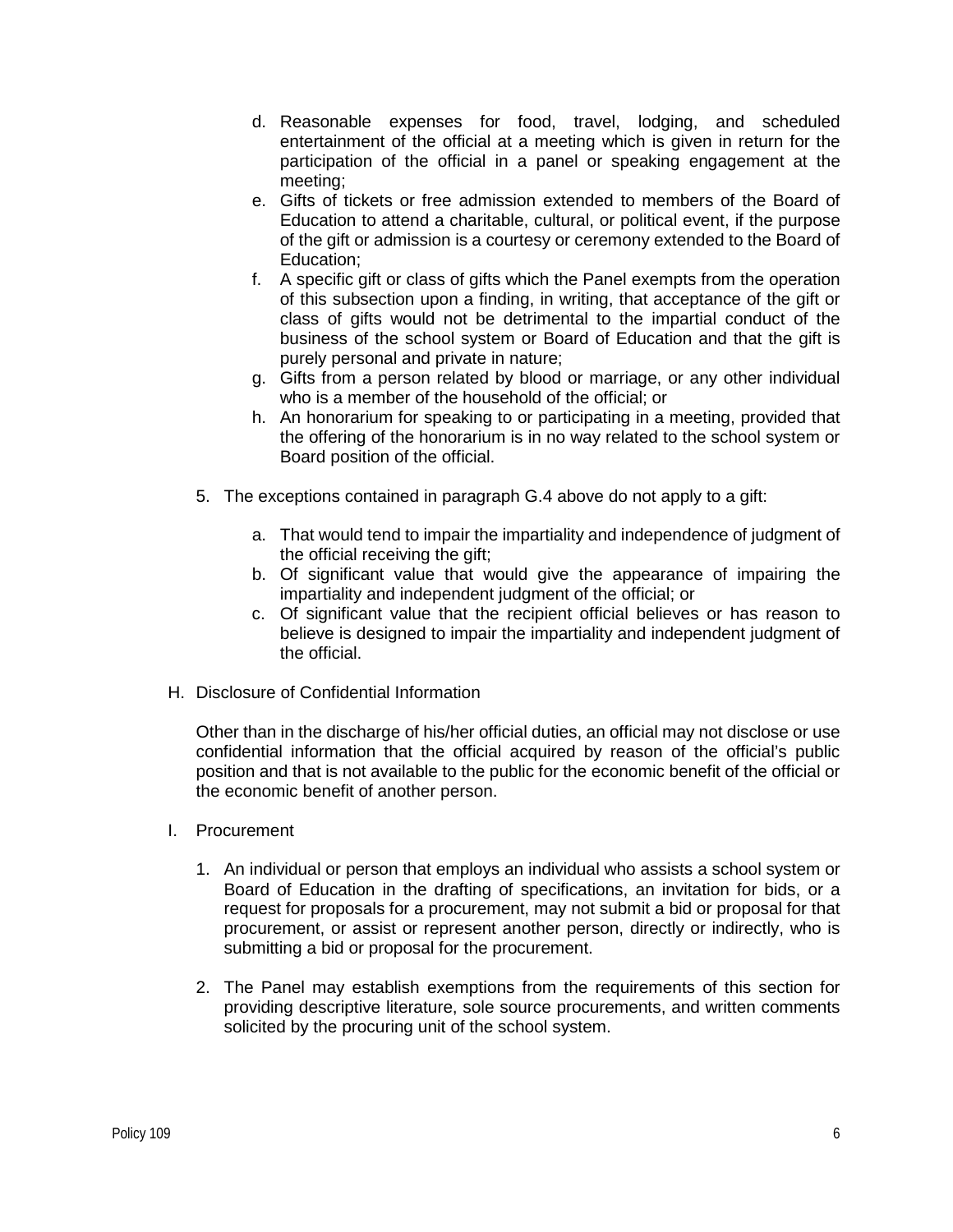## **109.4 Financial Disclosure – Members of the Board of Education and Candidates to be Members of the Board of Education**

- A. This section applies to all members of the Board of Education and candidates to be members of the Board of Education.
- B. Except as provided in paragraph D.1 of this section, a member of the Board or candidate to be a member of the Board shall file the financial disclosure statement required as follows:
	- 1. On a form provided by the Panel, inclusive of information as outlined in paragraph E below;
	- 2. Under oath or affirmation; and
	- 3. With the Panel or the office designated by the Panel.
- C. Deadlines for Filing Statements
	- 1. An incumbent Board member shall file a financial disclosure statement annually no later than April 30 of each year for the preceding calendar year.
	- 2. A Board member who is appointed to fill a vacancy in an office for which a financial disclosure statement is required and who has not already filed a financial disclosure statement shall file a statement for the preceding calendar year within 30 days after appointment.
	- 3. An individual who, other than by reason of death, leaves an office for which a statement is required shall file a statement within 60 days after leaving the office. The statement shall cover:
		- a. The calendar year immediately preceding the year in which the individual left office, unless a statement covering that year has already been filed by the individual; and
		- b. The portion of the current calendar year during which the individual held the office.
- D. Candidates to be Members of the Board of Education
	- 1. Except for an official who has filed a financial disclosure statement under another provision of this section for the reporting period, a candidate to be a member of the Board of Education shall file a financial disclosure statement each year beginning with the year in which the certificate of candidacy is filed through the year of the election.
	- 2. A candidate to be a member of the Board of Education shall file a statement required under this section:
		- a. In the year the certificate of candidacy is filed, no later than the filing of the certificate of candidacy;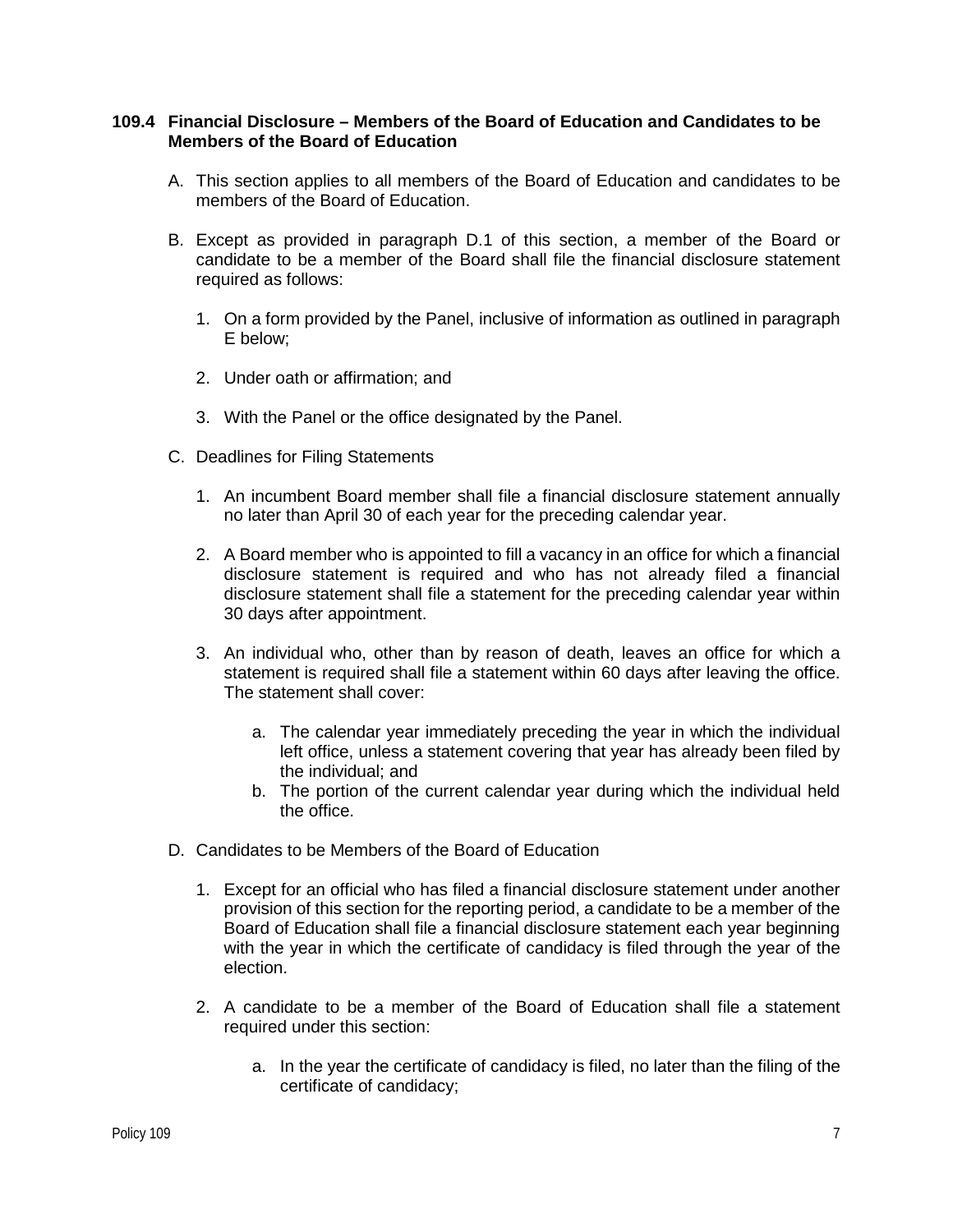- b. In the year of the election, on or before the earlier of April 30 or the last day for the withdrawal of candidacy; and
- c. In all other years for which a statement is required, on or before April 30.
- 3. A candidate to be a member of the Board of Education:
	- a. May file the statement required under paragraph D.2.a of this section with the Frederick County Board of Elections ("Board of Elections") with the certificate of candidacy or with the Panel prior to filing the certificate of candidacy; and
	- b. Shall file the statements required under paragraphs D.2.a and D.2.b of this section with the Ethics Panel or the office designated by the Panel.
- 4. If a candidate fails to file a statement required by this section after written notice is provided by the Board of Elections at least 20 days before the last day for the withdrawal of candidacy, the candidate is deemed to have withdrawn the candidacy.
- 5. The Board of Elections may not accept any certificate of candidacy unless a statement required under this section has been filed in proper form.
- 6. Within 30 days of the receipt of a statement required under this section, the Board of Elections shall forward the statement to the Panel at the FCPS Legal Services office.
- E. Contents of Statement

For this section, "immediate family" is defined as a spouse or dependent children.

1. Interests in Real Property

A statement filed under this section shall include a schedule of all interests in real property wherever located. For each interest in real property, the schedule shall include:

- a. The nature of the property and the location by street address, mailing address, or legal description of the property;
- b. The nature and extent of the interest held, including any conditions and encumbrances on the interest;
- c. The date when, the manner in which, and the identity of the person from whom the interest was acquired:
- d. The nature and amount of consideration given in exchange for the interest or, if acquired other than by purchase, the fair market value of the interest at the time acquired;
- e. If any interest was transferred, in whole or in part, at any time during the reporting period, a description of the interest transferred, the nature and amount of the consideration received for the interest, and the identity of the person to whom the interest was transferred; and
- f. The identity of any other person with an interest in the property.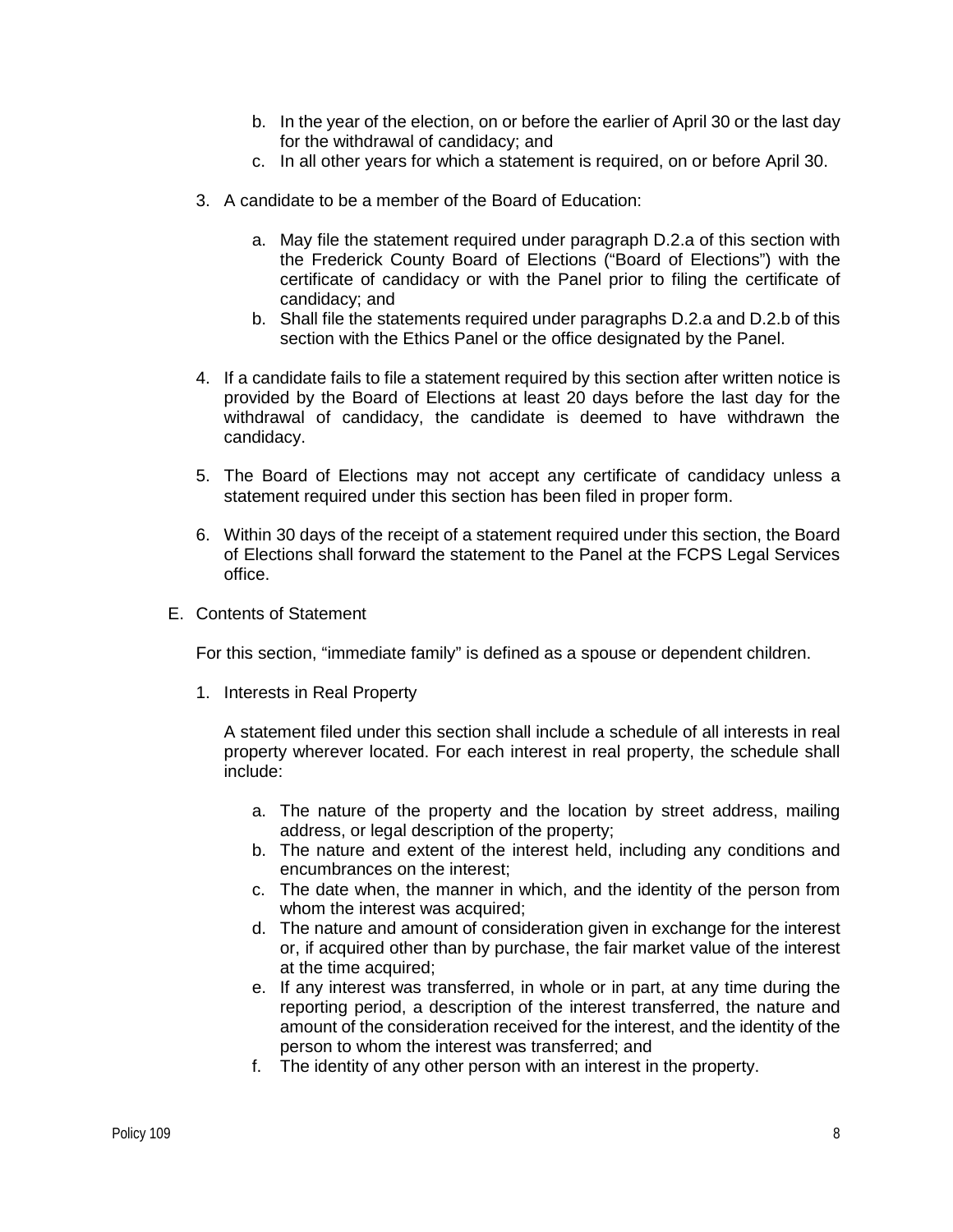2. Interests in Corporations and Partnerships

A statement filed under this section shall include a schedule of all interests in any corporation, partnership, limited liability partnership, or limited liability corporation, regardless of whether the corporation or partnership does business with the school system or Board of Education.

For each interest reported under this paragraph G.2, the schedule shall include:

- a. The name and address of the principal office of the corporation, partnership, limited liability partnership, or limited liability corporation;
- b. The nature and amount of the interest held, including any conditions and encumbrances on the interest;
- c. With respect to any interest transferred, in whole or in part, at any time during the reporting period, a description of the interest transferred, the nature and amount of the consideration received for the interest, and, if known, the identity of the person to whom the interest was transferred; and
- d. With respect to any interest acquired during the reporting period: (1) the date when, the manner in which, and the identity of the person from whom the interest was acquired; and (2) the nature and the amount of the consideration given in exchange for the interest or, if acquired other than by purchase, the fair market value of the interest at the time acquired.

An individual may satisfy the requirement to report the amount of the interest held under item 'b' of this paragraph G.2 reporting, instead of a dollar amount:

- e. For an equity interest in a corporation, the number of shares held and, unless the corporation's stock is publicly traded, the percentage of equity interest held; or
- f. For an equity interest in a partnership, the percentage of equity interest held.
- 3. Interests in Business Entities Doing Business with the School System or Board of **Education**

A statement filed under this section shall include a schedule of all interests in any business entity that does business with the school system or Board of Education, other than interests reported under paragraph G.2 of this section.

For each interest reported under this paragraph, the schedule shall include:

- a. The name and address of the principal office of the business entity.
- b. The nature and amount of the interest held, including any conditions to and encumbrances on the interest;
- c. With respect to any interest transferred, in whole or in part, at any time during the reporting period, a description of the interest transferred, the nature and amount of the consideration received in exchange for the interest and, if known, the identity of the person to whom the interest was transferred; and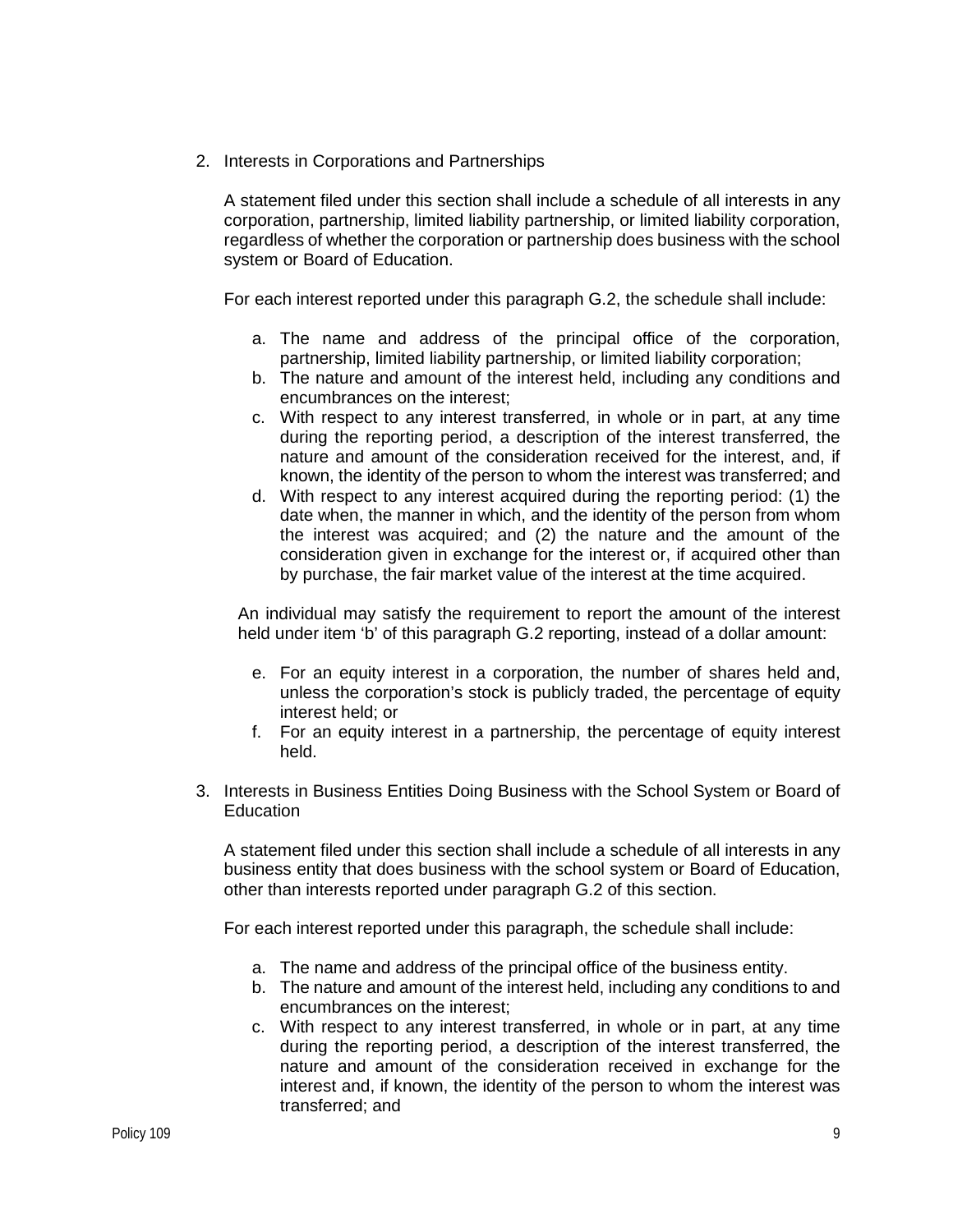- d. With respect to any interest acquired during the reporting period: (1) the date when, the manner in which, and the identity of the person from whom the interest was acquired; and (2) the nature and the amount of the consideration given in exchange for the interest or, if acquired other than by purchase, the fair market value of the interest at the time acquired.
- 4. Gifts

A statement filed under this section shall include a schedule of each gift in excess of \$20 in value, or a series of gifts totaling \$100 or more, received during the reporting period from or on behalf of, directly or indirectly, any one person who does business with the school system or Board of Education.

For each gift reported, the schedule shall include:

- a. A description of the nature and value of the gift; and
- b. The identity of the person from whom, or on behalf of whom, directly or indirectly, the gift was received.
- 5. Employment with, or Interests in, Entities Doing Business with the School System or Board of Education

A statement filed under this section shall include a schedule of all offices, directorships, and salaried employment by the individual or member of the immediate family of the individual held at any time during the reporting period with entities doing business with the school system or Board of Education.

For each position reported under this paragraph, the schedule shall include:

- a. The name and address of the principal office of the business entity;
- b. The title and nature of the office, directorship, or salaried employment held and the date it commenced; and
- c. The name of each school system or Board unit which the entity is involved.
- 6. Indebtedness to Entities Doing Business with the School System or Board of **Education**

A statement filed under this section shall include a schedule of all liabilities, excluding retail credit accounts, to persons doing business with the school system or Board of Education owed at any time during the reporting period:

- a. By the individual; or
- b. By a member of the immediate family of the individual if the individual was involved in the transaction by giving rise to the liability.

For each liability reported under this paragraph, the schedule shall include:

- a. The identity of the person to whom the liability was owed and the date the liability was incurred;
- b. The amount of the liability owed as of the end of the reporting period;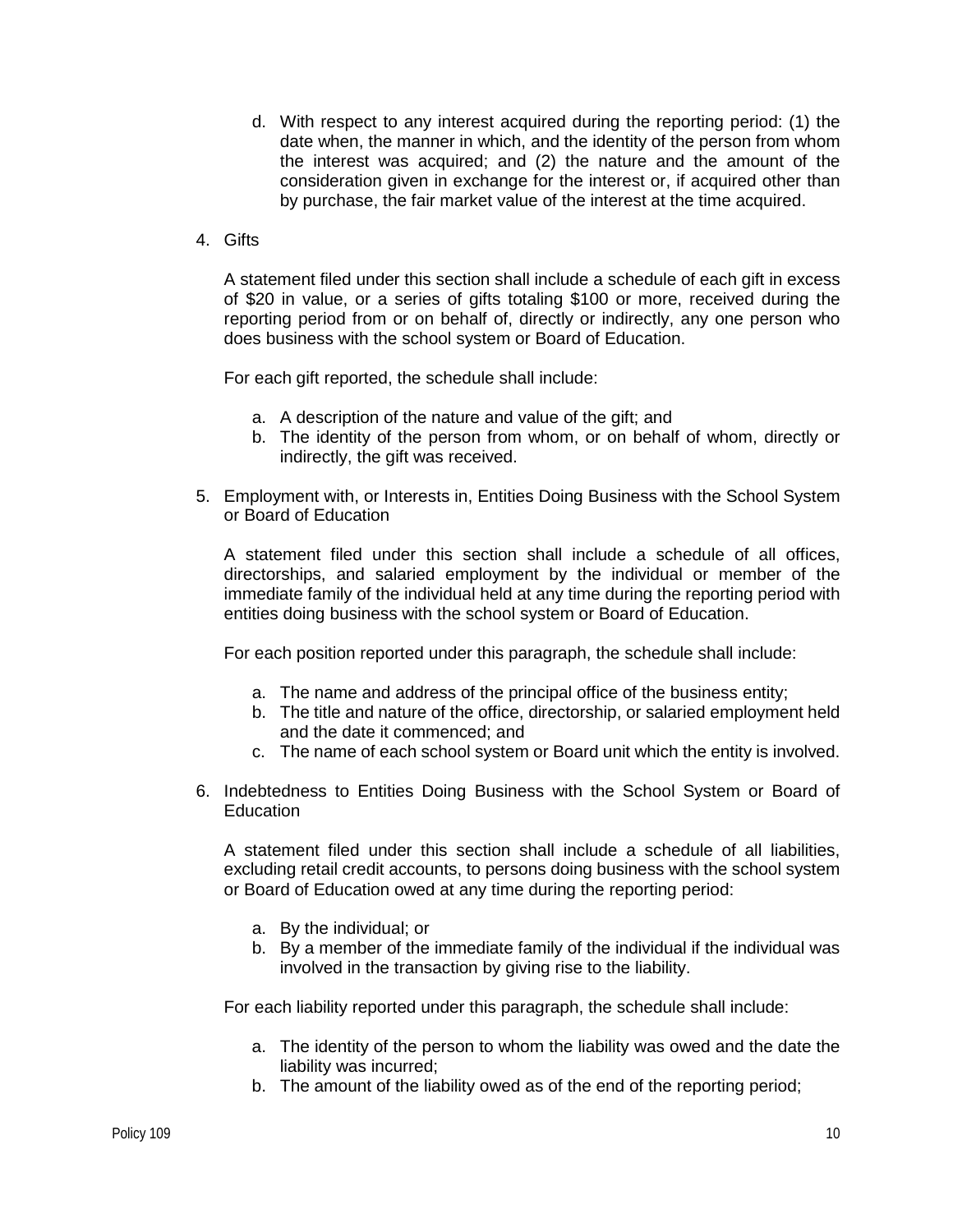- c. The terms of payment of the liability and the extent to which the principal amount of the liability was increased or reduced during the year; and
- d. The security given, if any, for the liability.
- 7. Employment with the School System or Board of Education

A statement filed under this section shall include immediate family members of the individual employed by the school system or Board of Education in any capacity at any time during the reporting period.

8. Sources of Earned Income

A statement filed under this section shall include a schedule of the name and address of each place of employment and of each business entity of which the individual or a member of the individual's immediate family was a sole or partial owner and from which the individual or member of the individual's immediate family received earned income at any time during the reporting period.

A minor child's employment or business ownership need not be disclosed if the school system or Board of Education does not regulate, exercise authority over, or contract with the place of employment or business entity of the minor child.

9. Interests

The following interests are considered to be the interests of the individual making the statement:

- a. An interest held by a member of the individual's immediate family, if the interest was, at the time during the reporting period, directly or indirectly controlled by the individual;
- b. An interest held by a business entity in which the individual held a 30% or greater interest at any time during the reporting period.
- c. An interest held by a trust or an estate in which, at any time during the reporting period: (1) the individual held a reversionary interest or was a beneficiary; or (2) if a revocable trust, the individual was a settlor.
- 10. Additional Interests

A statement filed under this section may also include a schedule of additional interests or information that the individual making the statement wishes to disclose.

## **109.5 Financial Disclosure - Employees**

- A. This section applies to the following employees:
	- 1. Superintendent
	- 2. Administrative, management and technical (AMT) group, with the exception of executive assistants, paralegals and senior executive secretaries
	- 3. Principals
	- 4. Assistant principals
	- 5. Curriculum specialists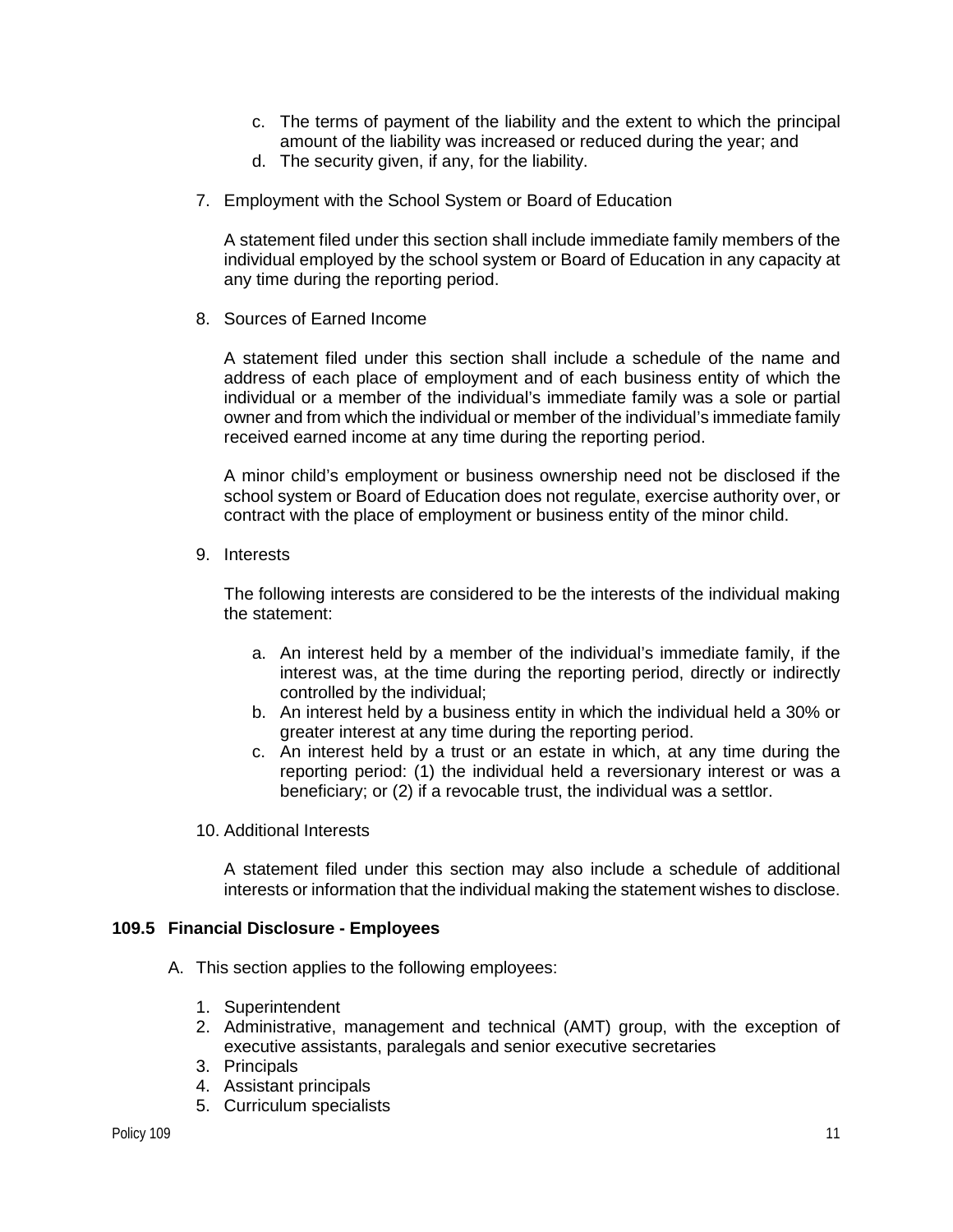- 6. Buyer specialists
- 7. School psychologists
- 8. Supervisors
- B. A statement filed under this section shall be filed annually with the Ethics Panel under oath or affirmation.
- C. On or before April 30 of each year, a statement disclosing gifts exceeding \$20, or a series of gifts totaling \$100 or more, received during the preceding calendar year from any person that contracts with or is under the authority of the Board of Education or the school system, including the name of the donor of the gift and the approximate retail value at the time of receipt.
- D. An employee shall disclose employment and interest that raise conflicts of interest, or political conflicts of interest, in connection with a specific proposed action by the employee sufficiently in advance of the action to provide adequate disclosure to the public.

# **109.6 Ethics Panel Review of Disclosure Statements**

The Ethics Panel shall review the financial disclosure statements submitted under this section for compliance with the provisions of this policy and shall notify an individual submitting the statement of any omissions or deficiencies. The Panel shall make recommendations to the Superintendent or, where applicable, to the Board to take appropriate enforcement action to ensure compliance.

# **109.7 Public Record**

- A. The Office of Legal Services shall maintain all financial disclosure statements filed under this section.
- B. The Office of Legal Services shall make financial disclosure statements available during normal office hours, for examination and copying by the public subject to reasonable fees and administrative procedures established by school system regulation.
- C. If an individual examines or copies a financial disclosure statement, the Office of Legal Services staff member shall record:
	- 1. The name and home address of the individual reviewing or copying the statement; and
	- 2. The name of the person whose financial disclosure statement was examined or copied.
- D. Upon request by the individual whose financial disclosure statement was examined or copied, the Office of Legal Services staff member shall provide the individual with a copy of the name and home address of the person who reviewed the individual's financial disclosure statement.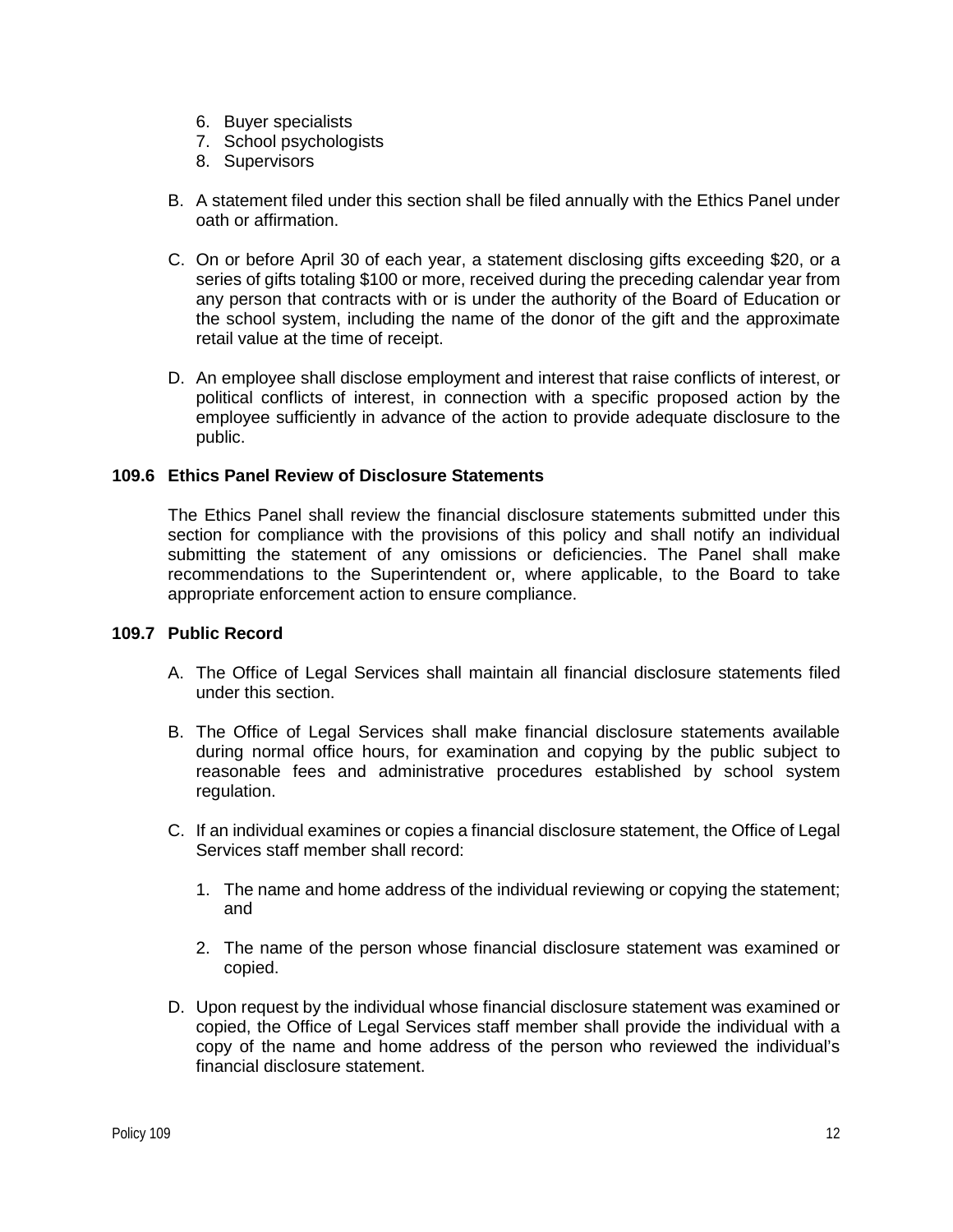## **109.8 Retention Requirements**

The Office of Legal Services shall retain financial disclosure statements for four years from the date of receipt.

## **109.9 Lobbying**

- A. A person shall file a lobbying registration statement with the Panel or office designated by the Panel if the person:
	- 1. Personally appears before any school official or employee with the intent to influence that person in performance of the official duties of the official or employee; and
	- 2. In connection with the intent to influence, expends or reasonably expects to expend in a given calendar year in excess of \$100 on food, entertainment, or other gifts for officials and employees of the Board of Education or school system.
- B. A person shall file a registration statement required under this section on or before the later of January 15 of the calendar year or within five days after first performing an act that requires registration in the calendar year.
- C. The registration statement shall identify:
	- 1. The registrant;
	- 2. Any other person on whose behalf the registrant acts; and
	- 3. The subject matter on which the registrant proposes to make appearances specified in paragraph 'A' of this section.
- D. The registration statement shall cover a defined registration period not to exceed one calendar year.
- E. Within 30 days after the end of a calendar year during which a person was registered under this section, the person shall file a report with the Panel or office designated by the Panel disclosing:
	- 1. The value, date, and nature of any food, entertainment, or other gift provided to a school official or employee; and
	- 2. If a gift or series of gifts to a single official or employee exceeds \$100 in value, the identity of the official or employee.
- F. The Ethics Panel, or office designated by the Panel, shall maintain the registrations and reports filed under this section as public records available for public inspection and copying.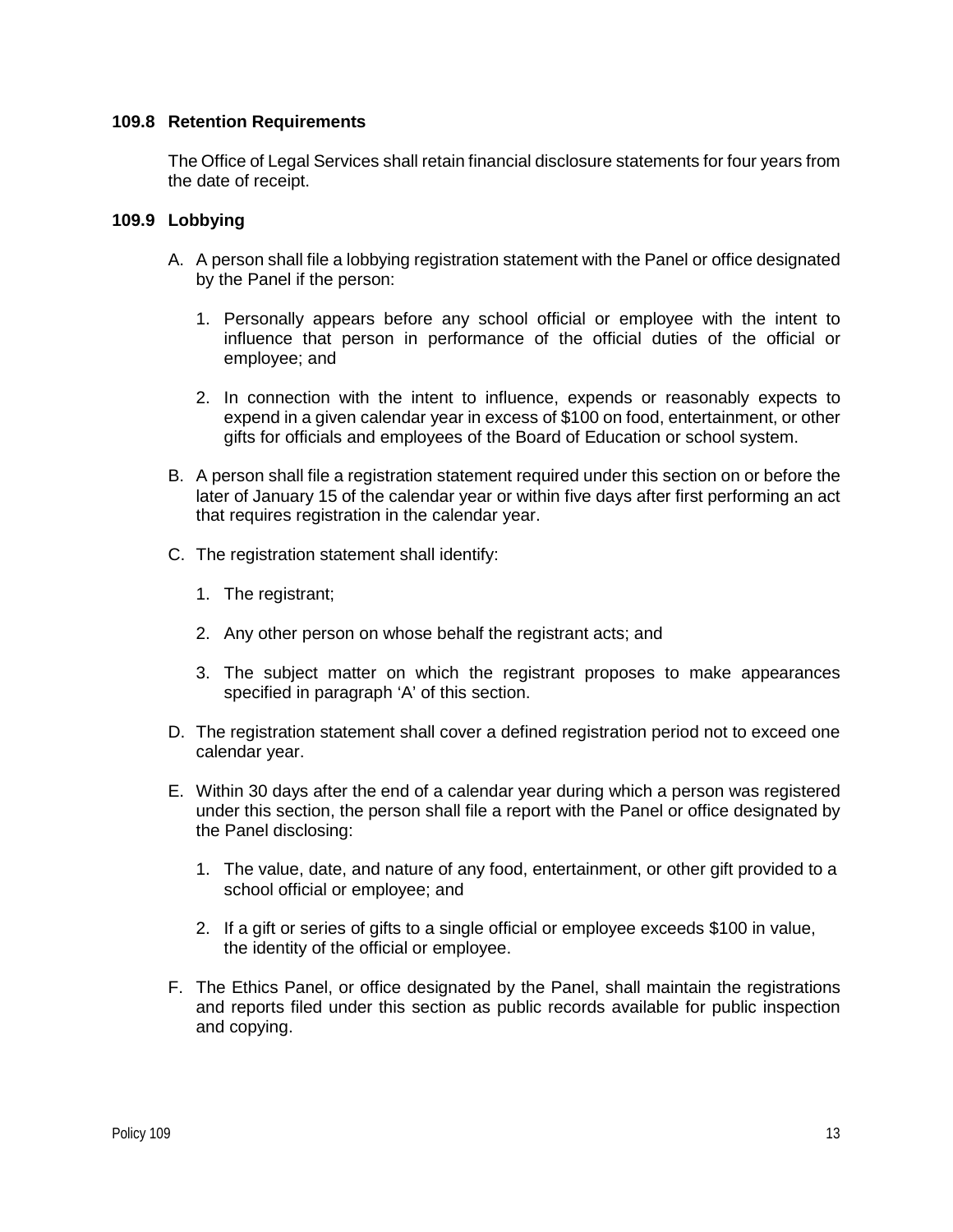## **109.10 Exemptions and Modifications**

The Board of Education may grant exceptions and modifications to the provisions of this policy to employees when the Board determines that application of those provisions is not required to preserve the purposes of this policy and would: (1) constitute an unreasonable invasion of privacy; and (2) significantly reduce the availability of qualified persons for public service.

## **109.11 Sanctions**

Violation of any school official or employee of the provisions of this policy shall constitute grounds for discipline or personnel action, or removal from office where provided by the law, consistent with procedures set forth in the Education Article of the Annotated Code of Maryland. Persons or organizations found in violation of the lobbying provisions of these regulations shall be publicly identified and shall be subject to such penalties as may be provided by law.

The Panel may assess a late fee of \$2 per day, up to a maximum of \$25, for failure to timely file a financial disclosure statement.

| <b>Legal Reference</b> | COMAR 19A.05.00, COMAR 19A.05.01 and COMAR 19A.05.02                            |                 |                        |  |
|------------------------|---------------------------------------------------------------------------------|-----------------|------------------------|--|
|                        | Annotated Code of Maryland, General Provisions Article, §§ 5-101 through 5-1001 |                 |                        |  |
|                        |                                                                                 |                 |                        |  |
| Source Document        |                                                                                 |                 |                        |  |
|                        |                                                                                 |                 |                        |  |
| <b>Policy History</b>  | Reviewed 2017                                                                   | Adopted 6/23/10 | <b>Revised 1/14/15</b> |  |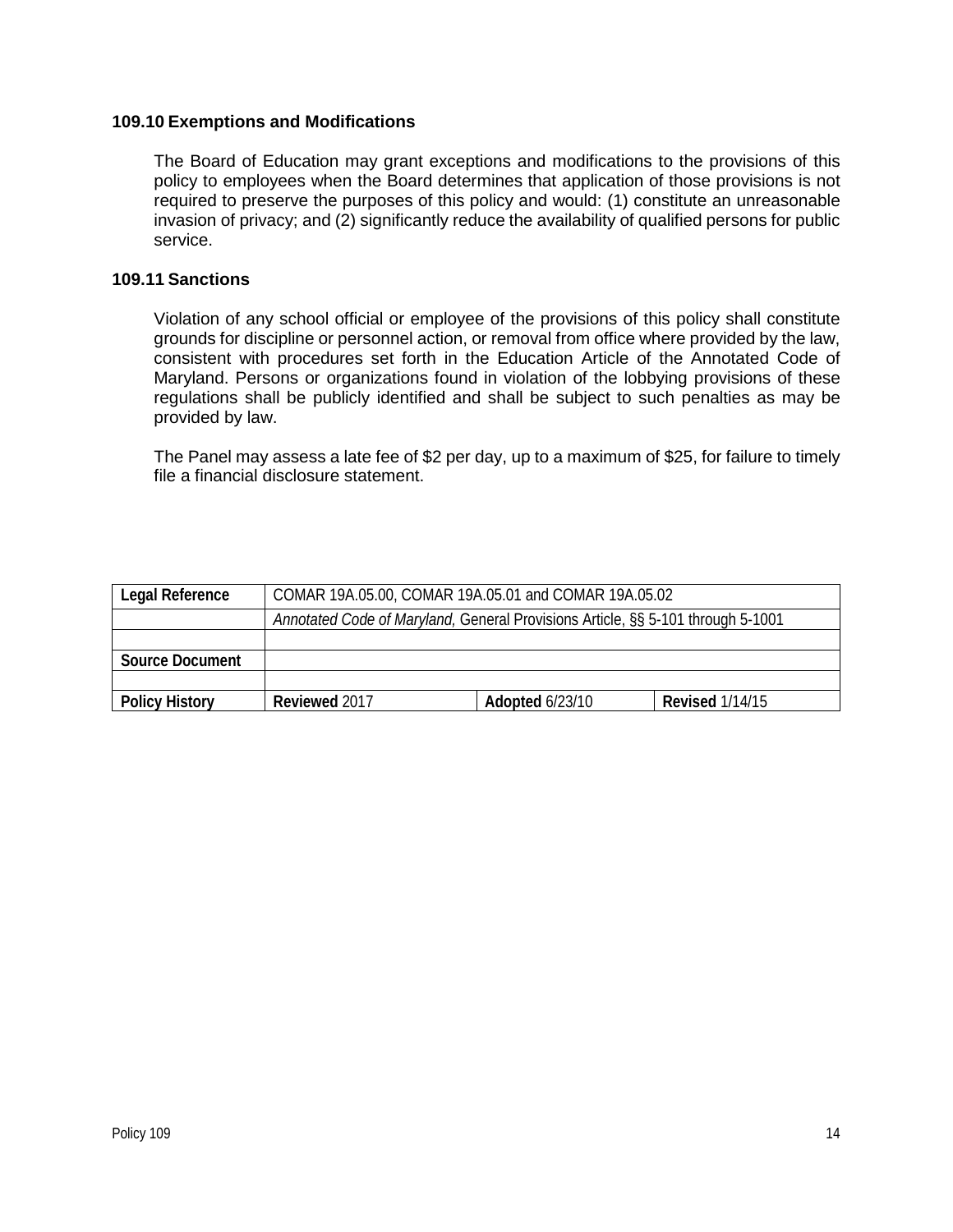*Board of Education of Frederick County 191 South East Street Frederick, Maryland 21701*

#### **ETHICS PANEL**

#### **APPLICATION TO REQUEST AN ADVISORY OPINION**

\_\_\_\_\_\_\_\_\_\_\_\_\_\_\_\_\_\_\_\_\_\_\_\_\_\_\_\_\_\_\_\_\_\_\_\_\_\_\_\_\_\_\_\_\_\_\_\_\_\_\_\_\_\_\_\_\_\_\_\_\_\_\_\_\_\_\_\_\_\_\_\_\_\_\_\_\_\_\_\_\_\_\_\_

\_\_\_\_\_\_\_\_\_\_\_\_\_\_\_\_\_\_\_\_\_\_\_\_\_\_\_\_\_\_\_\_\_\_\_\_\_\_\_\_\_\_\_\_\_\_\_\_\_\_\_\_\_\_\_\_\_\_\_\_\_\_\_\_\_\_\_\_\_\_\_\_\_\_\_\_\_\_\_\_\_\_\_\_

\_\_\_\_\_\_\_\_\_\_\_\_\_\_\_\_\_\_\_\_\_\_\_\_\_\_\_\_\_\_\_\_\_\_\_\_\_\_\_\_\_\_\_\_\_\_\_\_\_\_\_\_\_\_\_\_\_\_\_\_\_\_\_\_\_\_\_\_\_\_\_\_\_\_\_\_\_\_\_\_\_\_\_\_

\_\_\_\_\_\_\_\_\_\_\_\_\_\_\_\_\_\_\_\_\_\_\_\_\_\_\_\_\_\_\_\_\_\_\_\_\_\_\_\_\_\_\_\_\_\_\_\_\_\_\_\_\_\_\_\_\_\_\_\_\_\_\_\_\_\_\_\_\_\_\_\_\_\_\_\_\_\_\_\_\_\_\_\_

\_\_\_\_\_\_\_\_\_\_\_\_\_\_\_\_\_\_\_\_\_\_\_\_\_\_\_\_\_\_\_\_\_\_\_\_\_\_\_\_\_\_\_\_\_\_\_\_\_\_\_\_\_\_\_\_\_\_\_\_\_\_\_\_\_\_\_\_\_\_\_\_\_\_\_\_\_\_\_\_\_\_\_\_

\_\_\_\_\_\_\_\_\_\_\_\_\_\_\_\_\_\_\_\_\_\_\_\_\_\_\_\_\_\_\_\_\_\_\_\_\_\_\_\_\_\_\_\_\_\_\_\_\_\_\_\_\_\_\_\_\_\_\_\_\_\_\_\_\_\_\_\_\_\_\_\_\_\_\_\_\_\_\_\_\_\_\_\_

\_\_\_\_\_\_\_\_\_\_\_\_\_\_\_\_\_\_\_\_\_\_\_\_\_\_\_\_\_\_\_\_\_\_\_\_\_\_\_\_\_\_\_\_\_\_\_\_\_\_\_\_\_\_\_\_\_\_\_\_\_\_\_\_\_\_\_\_\_\_\_\_\_\_\_\_\_\_\_\_\_\_\_\_

\_\_\_\_\_\_\_\_\_\_\_\_\_\_\_\_\_\_\_\_\_\_\_\_\_\_\_\_\_\_\_\_\_\_\_\_\_\_\_\_\_\_\_\_\_\_\_\_\_\_\_\_\_\_\_\_\_\_\_\_\_\_\_\_\_\_\_\_\_\_\_\_\_\_\_\_\_\_\_\_\_\_\_\_

\_\_\_\_\_\_\_\_\_\_\_\_\_\_\_\_\_\_\_\_\_\_\_\_\_\_\_\_\_\_\_\_\_\_\_\_\_\_\_\_\_\_\_\_\_\_\_\_\_\_\_\_\_\_\_\_\_\_\_\_\_\_\_\_\_\_\_\_\_\_\_\_\_\_\_\_\_\_\_\_\_\_\_\_

\_\_\_\_\_\_\_\_\_\_\_\_\_\_\_\_\_\_\_\_\_\_\_\_\_\_\_\_\_\_\_\_\_\_\_\_\_\_\_\_\_\_\_\_\_\_\_\_\_\_\_\_\_\_\_\_\_\_\_\_\_\_\_\_\_\_\_\_\_\_\_\_\_\_\_\_\_\_\_\_\_\_\_\_

\_\_\_\_\_\_\_\_\_\_\_\_\_\_\_\_\_\_\_\_\_\_\_\_\_\_\_\_\_\_\_\_\_\_\_\_\_\_\_\_\_\_\_\_\_\_\_\_\_\_\_\_\_\_\_\_\_\_\_\_\_\_\_\_\_\_\_\_\_\_\_\_\_\_\_\_\_\_\_\_\_\_\_\_

\_\_\_\_\_\_\_\_\_\_\_\_\_\_\_\_\_\_\_\_\_\_\_\_\_\_\_\_\_\_\_\_\_\_\_\_\_\_\_\_\_\_\_\_\_\_\_\_\_\_\_\_\_\_\_\_\_\_\_\_\_\_\_\_\_\_\_\_\_\_\_\_\_\_\_\_\_\_\_\_\_\_\_\_

I. **Statement of Facts:** What is the reason you are seeking an advisory opinion from the Ethics Panel?

II. Cite the section of Board Policy 109 you believe may be relevant to your request.

I hereby declare and affirm under the penalties of perjury that the contents of this document and any attachment(s) are true and correct to the best of my knowledge, information, and belief.

REQUESTOR:

\_\_\_\_\_\_\_\_\_\_\_\_\_\_\_\_\_\_\_\_\_\_\_\_\_\_\_\_\_\_\_\_\_\_\_\_\_ \_\_\_\_\_\_\_\_\_\_\_\_\_\_\_\_\_\_\_\_\_\_\_\_\_\_\_\_\_\_\_\_\_\_\_\_\_\_ (Type/Print) (Signature) Address: \_\_\_\_\_\_\_\_\_\_\_\_\_\_\_\_\_\_\_\_\_\_\_\_\_\_\_\_\_\_\_\_\_\_\_\_\_\_\_\_\_\_\_\_\_\_\_\_\_\_\_\_\_\_\_\_\_\_\_\_\_\_\_\_\_\_\_\_\_\_\_\_\_\_\_\_\_\_\_\_\_\_ \_\_\_\_\_\_\_\_\_\_\_\_\_\_\_\_\_\_\_\_\_\_\_\_\_\_\_\_\_\_\_\_\_\_\_\_\_\_\_\_\_\_\_\_\_\_\_\_\_\_\_\_\_\_\_\_\_\_\_\_\_\_\_\_\_\_\_\_\_\_\_\_\_\_\_\_\_\_\_\_\_\_ Phone/Email: \_\_\_\_\_\_\_\_\_\_\_\_\_\_\_\_\_\_\_\_\_\_\_\_\_\_\_\_\_ Date submitted: \_\_\_\_\_\_\_\_\_\_\_\_\_\_\_\_\_\_\_\_\_\_\_\_ SUBMIT TO THE ATTENTION OF: Jamie R. Cannon, Chief of Staff and Legal Counsel

Policy 109 15

191 South East Street, Frederick, MD 21701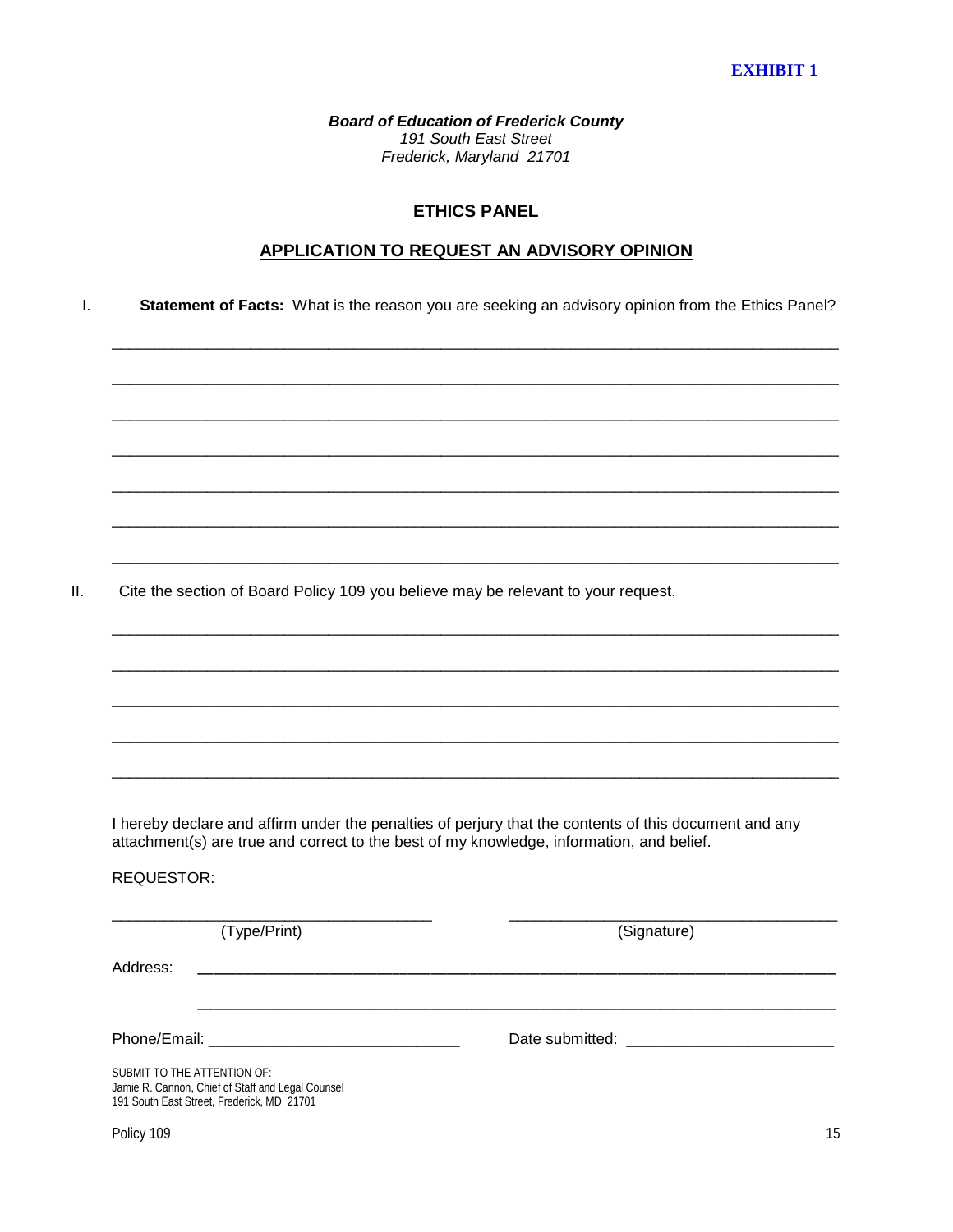# *CONFIDENTIAL*

#### BOARD OF EDUCATION OF FREDERICK COUNTY 191 South East Street Frederick, Maryland 21701

Attention: Ethics Panel

# **COMPLAINT**

To the Ethics Panel of the Board of Education of Frederick County:

Complainant alleges a violation of Section \_\_\_\_\_\_\_\_\_ of the Ethics Policy and supports the above charges with the attached statement, which has been signed and dated by the Complainant.

I hereby declare and affirm under the penalties of perjury that the contents of this document and any attachment(s) are true and correct to the best of my knowledge, information, and belief.

Signature of Complainant

\_\_\_\_\_\_\_\_\_\_\_\_\_\_\_\_\_\_\_\_\_\_\_\_\_\_\_\_\_\_\_\_\_\_\_\_\_\_\_\_\_

ETHICS/Complaint Process Board Approved 5-9-07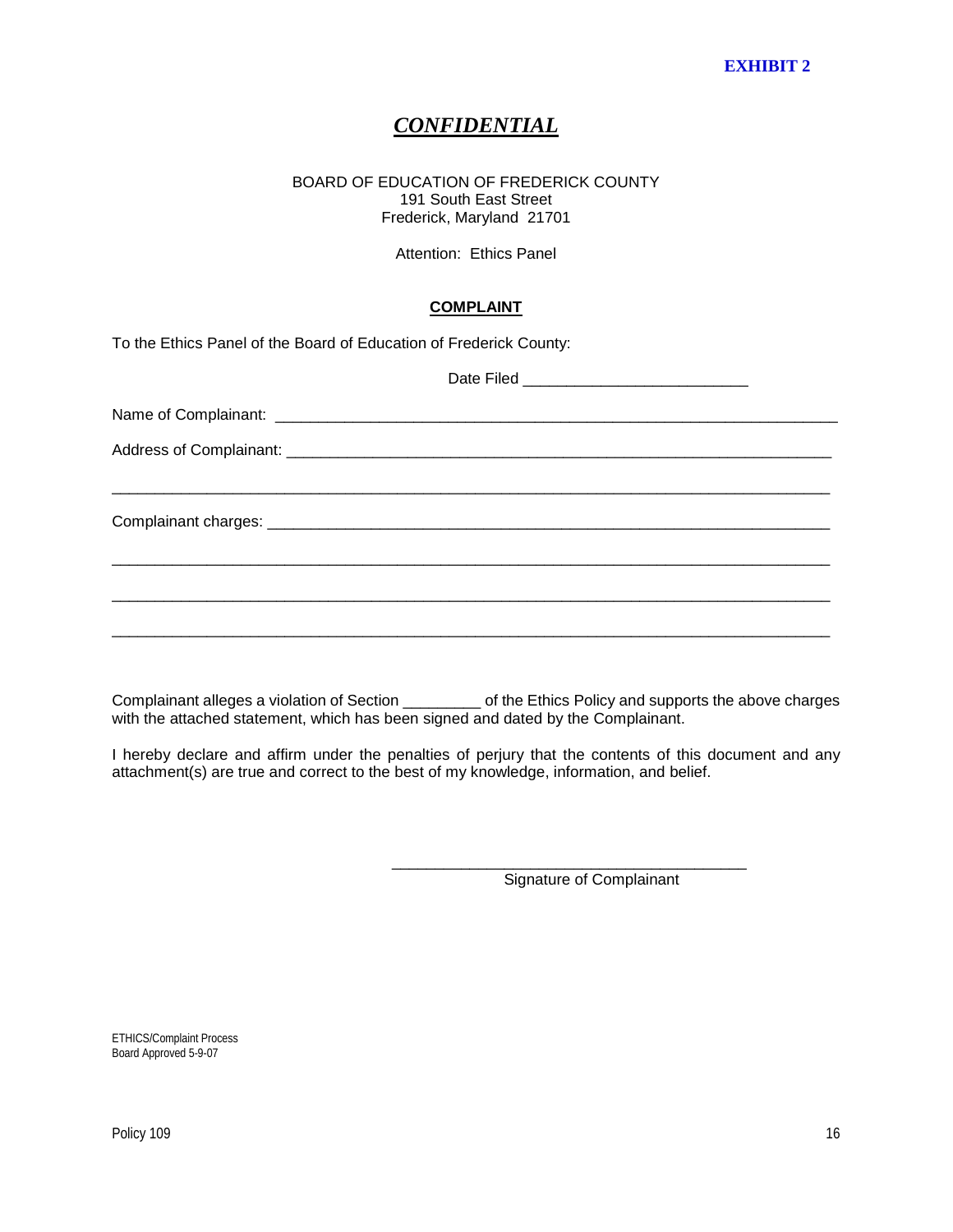## **RULES OF PROCEDURE FOR HEARINGS BEFORE THE ETHICS PANEL**

#### I. Purpose

These rules of procedure govern formal hearings before the Ethics Panel in cases of complaint filed under the Ethics Policy.

#### II. Applicability

These rules govern hearings of complaints within the responsibility of the Ethics Panel.

#### III. Definitions

- A. "Complaint" means written documentation from any person or persons of alleged violation or violations of any section or sections of the ethics Policy of the Board of Education of Frederick County on the part of anyone covered by the policy.
- B. "Counsel" means one who is admitted to practice before the Maryland Court of Appeals.
- C. "Presiding Officer" means the chairperson of the Ethics Panel or other designated Panel member who may preside in the absence of the chairperson.
- D. "Written notice" under these procedures shall be completed upon actual delivery or upon deposit of said notice in the United States mail, stamped, and addressed to the Ethics Panel of the Board of Education of Frederick County, 191 South East Street, Frederick, MD 21701.

#### IV. Investigation Process

- A. The Ethics Panel, its counsel, or any other person designated by the Panel, shall be responsible for conducting investigations and preliminary inquiries and for presenting evidence to the Panel in connection with complaints being processed in accordance with these regulations.
- B. Each hearing before the Panel shall be held before not less than a quorum of the Panel.
- C. The presiding officer shall have charge of the hearing with full authority to permit or to limit the examination of witnesses, rule of the admissibility of evidence, with conferral of counsel, and adjourn or recess the hearing from time to time. The presiding officer shall cause an oath to be administered to all witnesses testifying in the proceedings to be administered by a notary public or other officer of the court.
- D. Parties may be represented in any hearing by legal counsel. Counsel may submit evidence, examine and cross-examine witnesses and make objections, exceptions, and motions.
- E. Strict adherence to judicial rules of evidence shall not be applicable to evidentiary hearings conducted by the Panel. In each case, the test of admissibility shall be whether or not the evidence is reasonably relevant to a material issue and whether it has substantial probative value with respect to such material issue. The presiding officer may limit or refuse to admit cumulative or repetitive evidence and may curtail redundant questioning.
- F. Panel encourages parties to submit information on the issues of fact and law. Such information shall be submitted no later than seven (7) calendar days prior to the date of the hearing.
- G. The presiding officer may limit, in advance, the time allowed for testimony by each party. Testimony by each party before the Panel shall not exceed 30 minutes unless the presiding officer shall allow additional time for good cause shown.
- H. The Panel shall notify and request the Board attorney to be present when testimony is heard by the Panel.